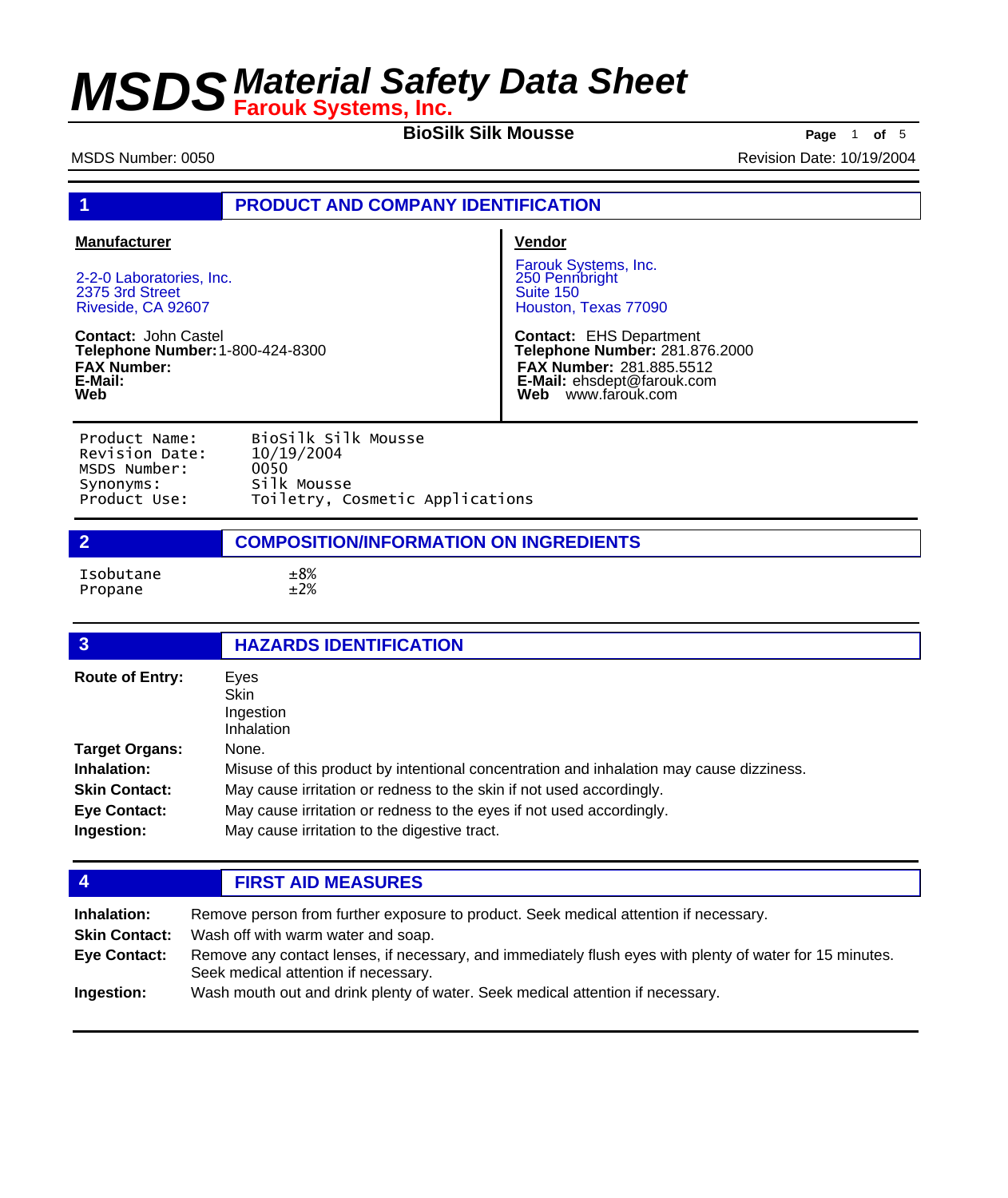**BioSilk Silk Mousse Page** <sup>2</sup> **of** <sup>5</sup>

MSDS Number: 0050 Revision Date: 10/19/2004

FLASHPOINT AND METHOD:

**5 FIRE FIGHTING MEASURES**

 >122° F FLAMMABLE LIQUIDS: Not available. AUTO IGNITION TEMP: >200° C (393°F) FLAMMABLE CLASS: NFPA rating of 3. BURNING RATE OF SOLID: Not available GENERAL HAZARDS: Evacuate personnel downwind of fire to avoid inhalation of fumes and smoke. EXTINGUISHING METHODS: Chemical type foam, CO2(Carbon Dioxide), Dry Chemical, Water Fog HAZARDOUS COMBUSTION PRODUCTS: None. FIRE FIGHTING PROCEDURES: This product is a flammable substance. However, hazardous decomposition and combustion products may be formed in a fire situation. Cool exposed containers with water spray to prevent overheating. FIRE FIGHTING EQUIPMENT: Respiratory and eye protection are required for fire fighting personnel. Full protective equipment (Bunker Gear) and self contained breathing apparatus (SCBA) should be used for all indoor fires and significant outdoor fires. For small outdoor fires, which may be easily extinguished with a portable fire extinguisher, use of a SCBA may not be needed.

## **6 ACCIDENTAL RELEASE MEASURES**

SMALL SPILL: When a spill occurs, use absorbent material on the substance. Dispose of the material according to all local, state and federal regulations. Always use an absorbent material when cleaning up a spill.

ENVIRONMENTAL PRECAUTIONS: Avoid run-off or release into sewers, stormdrains and waterways.

use of engineering controls to reduce exposure may be necessary.

GENERAL PRECAUTIONS: Remove containers away from oxidizing materials.

### *HANDLING AND STORAGE* Use appropriate personal protective equipment as specified in Section 8. Handle in a manner consistent with good household/personal techniques and practices. **Handling Precautions:**

Keep containers/bottles securely sealed when not in use. Store in cool/dry conditions that do not exceed room temperature. **Storage Requirements:**

## **8 EXPOSURE CONTROLS/PERSONAL PROTECTION**

These recommendations provide general guideance for handling this product safely. Because specific use conditions may vary, safety procedures should be developed for each specific application of this product. When developing procedures, always consider potential waste, disposal and personal safety issues. **Engineering Controls:** EYES AND FACE: For reasonable foreseeable uses of this product, eye and face protection is not required. SKIN: For reasonable foreseeable uses of this product, skin protection is not required. RESPIRATORY: For reasonable foreseeable uses of this product, respiratory protection is not required. **Protective Equipment:** EXPOSURE GUIDELINES: Overexposure is unlikely. Since all parameters cannot be foreseen, the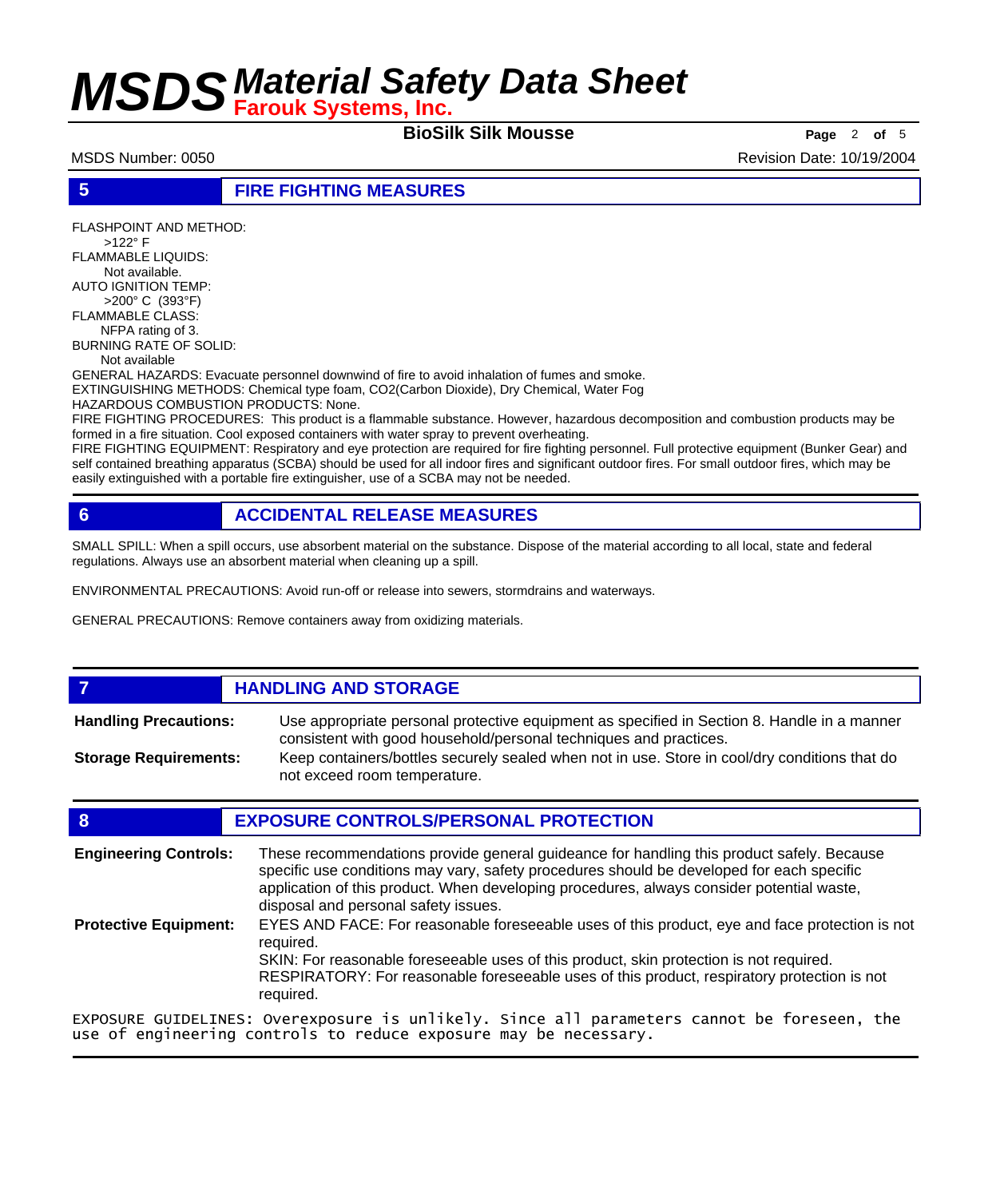**BioSilk Silk Mousse Page** <sup>3</sup> **of** <sup>5</sup>

MSDS Number: 0050 Revision Date: 10/19/2004

**Boiling Point:** 212° F

Soluble in water.

## **9 PHYSICAL AND CHEMICAL PROPERTIES**

| Appearance:            | Clear colorless to pale yellow liquid |                                 |             |
|------------------------|---------------------------------------|---------------------------------|-------------|
| <b>Physical State:</b> | Liauid                                | <b>Boiling Point:</b>           | $212^\circ$ |
| Odor:                  | Alcohol smell                         | Freezing/Melting Pt.: N/A       |             |
| <b>pH:</b>             | 5.0                                   | Solubility:                     | Solu        |
| <b>Vapor Pressure:</b> | 58 psig @ 70°F                        | <b>Spec Grav./Density: 1.03</b> |             |
| <b>Vapor Density:</b>  | >1                                    |                                 |             |

| 10                                       | <b>STABILITY AND REACTIVITY</b> |                                                                                                |
|------------------------------------------|---------------------------------|------------------------------------------------------------------------------------------------|
| <b>Stability:</b>                        |                                 | YES.                                                                                           |
| <b>Conditions to avoid:</b>              |                                 | Extreme temperatures. This product is an aerosol and should not be incinerated.<br>Open flame. |
| Materials to avoid (incompatability):    |                                 | Keep away from oxidizing materials and flame.                                                  |
| <b>Hazardous Decomposition products:</b> |                                 | None known.                                                                                    |
| <b>Hazardous Polymerization:</b>         |                                 | Will Not Occur.                                                                                |

## **11 TOXICOLOGICAL INFORMATION**

ACUTE: DERMAL LD50: Mild-moderate irritant. ORAL LD50: >5 g/kg oral rat (non-toxic) Not tested on animals. INHALATION LC50: Could be harmful or fatal if misused improperly. EYE EFFECTS: This product may cause irritation to eyes if not used under normal conditions. Mild irritant. TARGET ORGANS: NONE. SENSITIZATIONS: Not available. CARCINOGENICITY: IARC: Listed by IARC - No. NTP: Listed by NTP - No. OSHA: Listed by OSHA - No.

MUTAGENICITY: Not available. REPRODUCTIVE EFFECTS: None. TERATOGENIC EFFECTS: Not available.

**12 ECOLOGICAL INFORMATION** 

ENVIRONMENTAL DATA: Not available. ECOTOXICOLOGICAL INFO: Not available. DISTRIBUTION: Not available. CHEMICAL FATE INFO: Not available.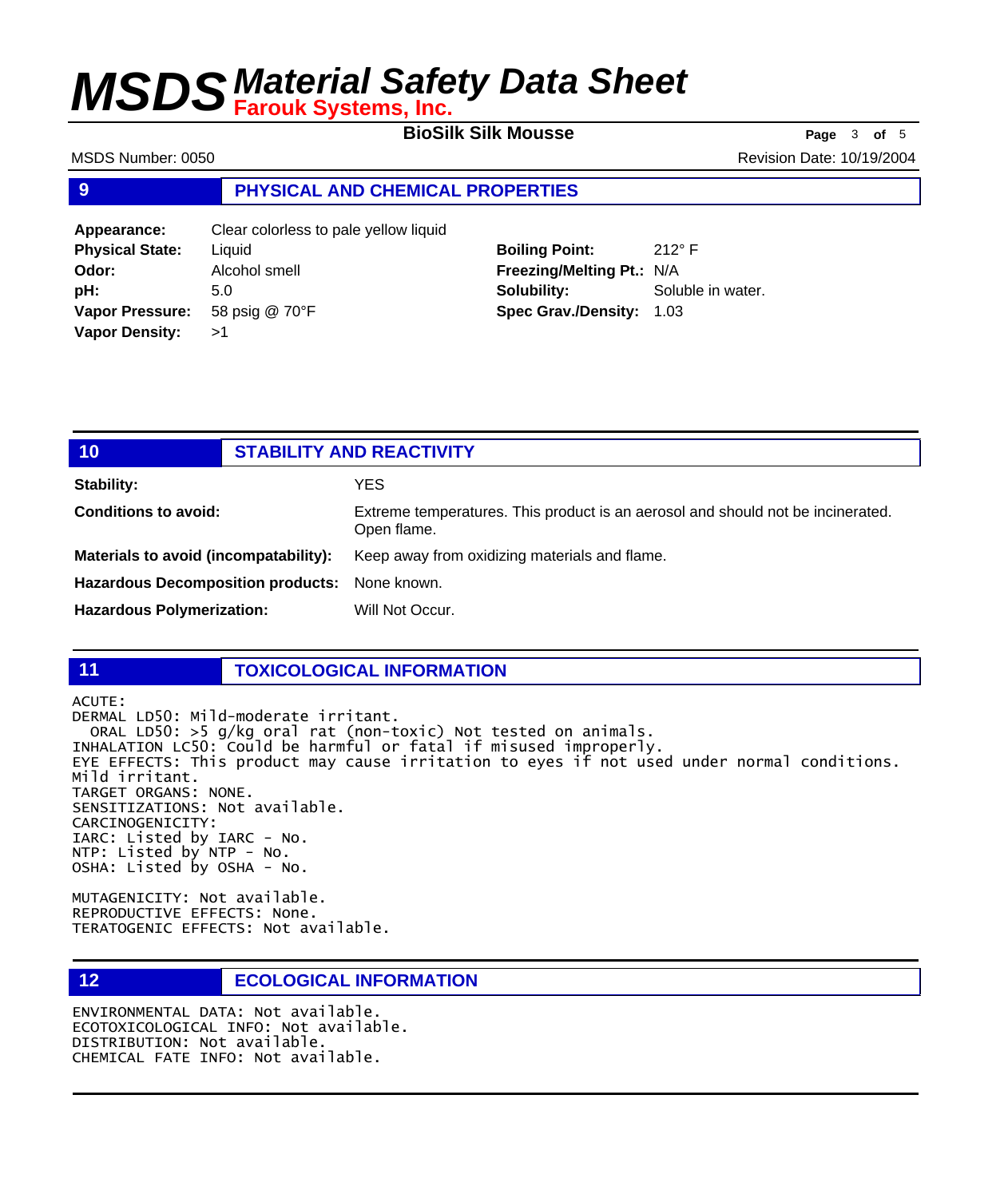**BioSilk Silk Mousse Page** <sup>4</sup> **of** <sup>5</sup>

MSDS Number: 0050 Revision Date: 10/19/2004

### **13 DISPOSAL CONSIDERATIONS**

US EPA Waste Number and Descriptions:

DISPOSAL METHOD: Controlled release of diluted product into a biological wastewater treatment plant. COMPONENT WASTE NUMBER: No EPA Waste Numbers are applicable for this product's components. DISPOSAL INSTRUCTIONS: Dispose of waste material according to local, state and federal rules and regulations.

**14 TRANSPORT INFORMATION**

This product is not regulated as a hazardous material by the United States (DOT) or Canadian (TDG) transportation regulations.

DOT CLASSIFICATION: Shipping Name: Consumer Commodity Class: ORM-D

IMDG CLASSIFICATION: Shipping Name: AEROSOLS, UN1950, Limited Quantities. Class: 2.1

IATA CLASSIFICATION: Shipping Name: Consumer Commodity, ID8000 Class: 9, Miscellaneous Pkg Inst - 910

Inside the United States CHEMTREC

1-800-424-9300 1-703-527-3887

**15 REGULATORY INFORMATION** 

UNITED STATES: SARA TITLE III (Superfund Amendments and Reauthorization Act) 311/312 HAZARD CATEGORIES

Fire: Yes. Pressure Generating: No. Reactivity: No. Acute: No. 313 REPORTABLE INGREDIENTS: Not applicable. TITLE III NOTES: None. CERCLA(Comprehensive Response, Compensation, and Liability Act) CERCLA RQ: None. TSCA(Toxic Substance Release Act) TSCA REGULATORY: All ingredients are listed in the TSCA Inventory. CANADA: WHMIS(WORKER HAZARDOUS MATERIAL INFORMATION SYSTEM) This product is WHMIS controlled. CANADIAN INGREDIENT DISCLOSURE LIST: None. CANADIAN ENVIRONMENTAL PROTECTION ACT: All intentional ingredients are listed on the DSL(Domestic Substance List).

EUROPEAN COMMUNITY: EU REGULATORY: All intentional ingredients are listed on the European's EINECS Inventory. STATE REGULATIONS: Not available. LOCAL REGULATIONS: Not available.